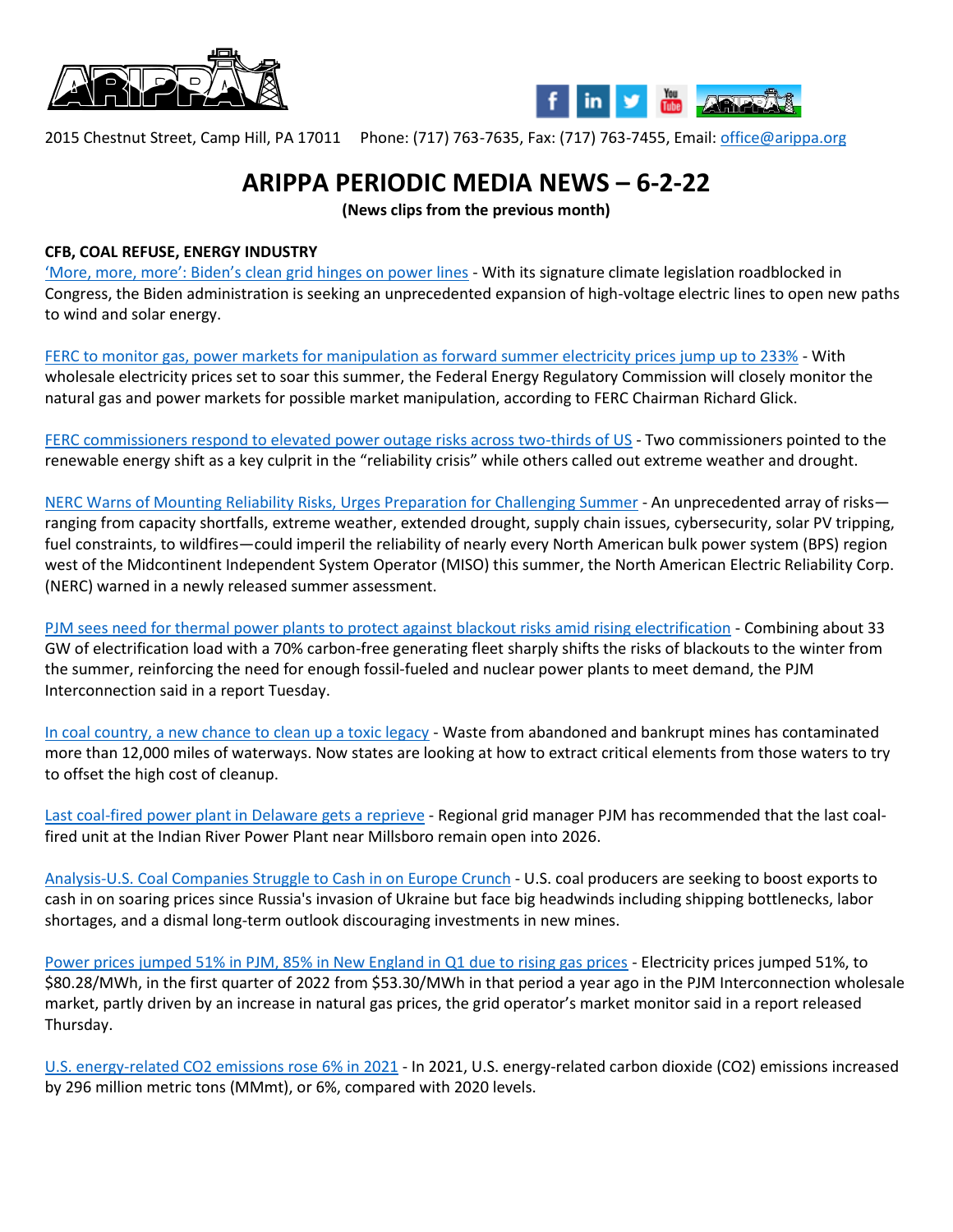PJM releases roa[d map for creating 'grid of the future' to handle coming renewables, storage wave](https://www.utilitydive.com/news/pjm-grid-future-report-energy-transition/623630/?utm_source=Sailthru&utm_medium=email&utm_campaign=Issue:%202022-05-12%20Utility%20Dive%20Newsletter%20%5Bissue:41707%5D&utm_term=Utility%20Dive) - The PJM Interconnection has developed a roadmap for handling the various changes affecting its system, including the retirement of fossil-fueled generation, growth in renewable energy and storage, and the electrification of the transportation and building sectors.

[PJM Prepared To Meet Summer Electricity Demand](https://insidelines.pjm.com/pjm-prepared-to-meet-summer-electricity-demand/) - PJM Interconnection, the nation's largest electric grid operator, has released its summer forecast for electricity demand and says it has enough supply to meet summer electricity needs for the 65 million people it serves in 13 states and the District of Columbia.

[Federal judge gives initial approval to FirstEnergy paying \\$180 million to settle House Bill 6 lawsuit](https://www.cleveland.com/news/2022/05/federal-judge-gives-initial-approval-to-180-million-settlement-in-house-bill-6-case.html?utm_source=Sailthru&utm_medium=email&utm_campaign=Issue:%202022-05-11%20Utility%20Dive%20Newsletter%20%5Bissue:41671%5D&utm_term=Utility%20Dive) - A federal judge has granted preliminary approval to a proposed \$180 million settlement between FirstEnergy shareholders and a group of company executives who ran the Akron-based utility during the House Bill 6 scandal.

[Nuclear plant owner Talen Energy Supply files for bankruptcy](https://www.standardspeaker.com/news/business/nuclear-plant-owner-talen-energy-supply-files-for-bankruptcy/article_4c254e22-e091-5c58-956d-a3660e691de3.html) - Talen Energy Supply, the owner of the Susquehanna nuclear power plant in Salem Twp., has filed for Chapter 11 bankruptcy.

[FERC, state regulators eye options for clearing up interconn](https://www.utilitydive.com/news/ferc-state-naruc-interconnection-queue-allocation-upgrades/623394/?utm_source=Sailthru&utm_medium=email&utm_campaign=Issue:%202022-05-09%20Utility%20Dive%20Newsletter%20%5Bissue:41604%5D&utm_term=Utility%20Dive)ection 'quagmire,' allocating upgrade costs - Federal and state utility regulators on Friday explored options for reducing the nationwide interconnection queue backlog, with general consensus that studying interconnection requests in clusters could help speed the process.

[California says it needs more power to keep the lights on](https://www.reuters.com/world/us/california-says-it-needs-more-power-keep-lights-2022-05-06/) - California energy officials on Friday issued a sober forecast for the state's electrical grid, saying it lacks sufficient capacity to keep the lights on this summer and beyond if heatwaves, wildfires or other extreme events take their toll.

[Angus Beef Herd Transforms Mining Landscape](https://www.lancasterfarming.com/farming/beef/angus-beef-herd-transforms-mining-landscape/article_2c7d4c21-8bc7-552e-b20b-bf72f55dae93.html?utm_medium=social&utm_source=facebook&utm_campaign=user-share&fbclid=IwAR1ugeCeAmG_XZX0thyxJs9dqGQbxKP-8kgZXZmNedMwwvDzqY4mh03LVSc) - When Matt Belding set out to build a beef grazing operation in the heart of coal country, the rocky, barren landscape proved to be unforgiving.

[Major grid dilemma: Treat fossil fuels like renewables?](https://www.eenews.net/articles/major-grid-dilemma-treat-fossil-fuels-like-renewables/) - Last year, the nation's largest grid operator scaled back the use of a controversial grid rule that wind and solar developers claimed unfairly favored fossil fuels.

[ERCOT, MISO Warn of Potential Power Supply Shortfalls](https://www.powermag.com/ercot-miso-warn-of-potential-power-supply-shortfalls/?oly_enc_id=2137F8728701I8W) - The Electric Reliability Council of Texas (ERCOT) and the Midcontinent Independent System Operator (MISO) over the past week separately expressed concerns about power supply uncertainties in the face of upcoming warmer-than-normal temperatures.

[Carbon capture takes center stage, but](https://www.post-gazette.com/business/powersource/2022/05/02/carbon-capture-takes-center-stage-but-is-its-promise-an-illusion/stories/202205010024?utm_source=newsletter&utm_medium=email&utm_content=editors-picks-business&utm_campaign=Headlines-Newsletter) is its promise an illusion? - With his climate agenda stalled in Congress, President Joe Biden has managed to win billions in federal spending for one pillar of his platform that is gaining increased attention globally: carbon capture.

[Power plants running low on coal ahead of summer peak, industry tells regulators](https://www.wvnews.com/news/wvnews/power-plants-running-low-on-coal-ahead-of-summer-peak-industry-tells-regulators/article_43970712-c7f1-11ec-ae7d-4bb738fc3f10.html) - Representatives from the coal industry testified in Washington Wednesday about rail service issues that could put a strain on the nation's power grid.

## **LEGISLATIVE AND REGULATORY ISSUES: FEDERAL**

[Justices won't block Biden policy on 'social cost of carbon'](https://apnews.com/article/climate-us-supreme-court-government-and-politics-environment-efa3b0047998c18b21f7a61e32ab0e47) - The Supreme Court on Thursday allowed the Biden administration to use a higher estimate, challenged by Republican-led states, for calculating damages to people and the environment from greenhouse gas emissions.

[Climate-related disclosure annually costs companies \\$677,000 on average](https://www.utilitydive.com/news/climate-related-disclosure-annually-costs-companies-677000-dollars/624445/?utm_source=Sailthru&utm_medium=email&utm_campaign=Issue:%202022-05-26%20Utility%20Dive%20Newsletter%20%5Bissue:42032%5D&utm_term=Utility%20Dive) - Companies annually pay on average \$677,000 for reporting on the risks from climate change, according to results of a study released as the Securities and Exchange Commission (SEC) pushes forward with a proposal to require detailed climate-related disclosures.

[Senate fight escalates over FERC chair. What will Manchin do?](https://www.eenews.net/articles/senate-fight-escalates-over-ferc-chair-what-will-manchin-do/?utm_medium=email&utm_source=Sailthru&utm_campaign=Issue:%202022-05-25%20Utility%20Dive%20Newsletter%20%5Bissue:42000%5D&utm_term=Utility%20Dive) - The head of the Federal Energy Regulatory Commission has teed up an ambitious policy agenda for the next several years, with implications for renewable energy, carbon emissions and pipelines.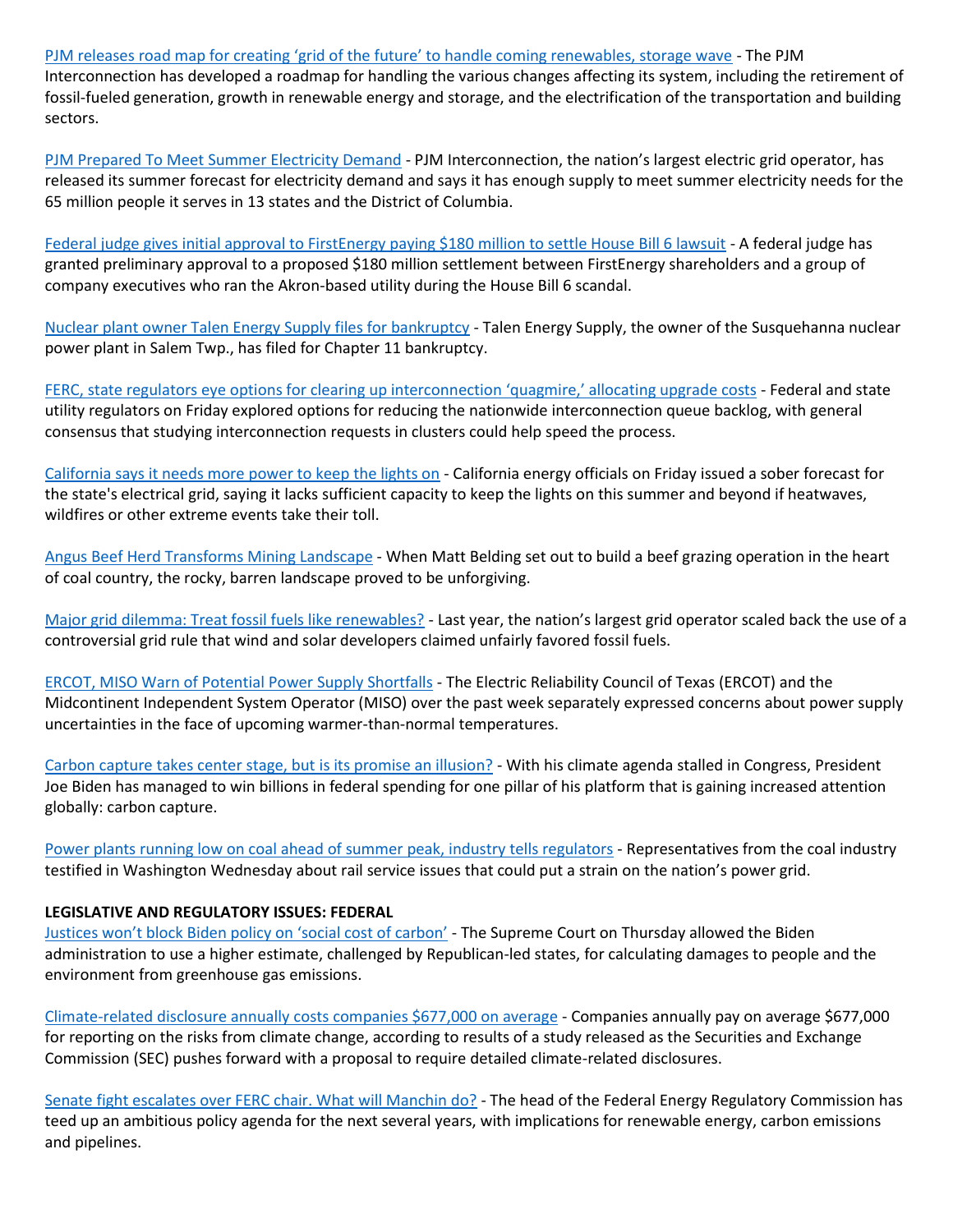[Interior unveils guidance for getting coal mine cleanup money](https://www.eenews.net/articles/interior-unveils-guidance-for-getting-coal-mine-cleanup-money/) - The Biden administration has unveiled guidance for states and some Indigenous communities seeking to tap \$725 million in grant funding to clean up abandoned coal mine sites.

[EPA air nominee faces high-stakes confirmation hearing](https://www.eenews.net/articles/epa-air-nominee-faces-high-stakes-confirmation-hearing/) - As Joe Goffman prepares for a pivotal Senate hearing this week on his bid to head EPA's air office, some traditional alliances have scrambled in his favor, courtesy of both the politics of climate change and relationships forged over decades in the trenches of federal environmental policymaking.

[Manchin, Murkowski Press Administration On Failure To Implement Critical Mineral Mandates](https://www.energy.senate.gov/2022/5/manchin-murkowski-press-administration-on-failure-to-implement-critical-mineral-mandates) - U.S. Senators Joe Manchin (D-WV), Chairman of the Senate Energy and Natural Resources Committee, and Lisa Murkowski (R-AK), a senior member of the committee, expressed their concerns regarding the Biden Administration's delayed implementation of the critical mineral provisions contained in the Energy Act of 2020 and the Infrastructure Investment and Jobs Act.

[White House vows to speed up environmental review for federal projects](https://www.utilitydive.com/news/white-house-biden-action-plan-environmental-review-federal-projects/623656/?utm_source=Sailthru&utm_medium=email&utm_campaign=Issue:%202022-05-12%20Utility%20Dive%20Newsletter%20%5Bissue:41707%5D&utm_term=Utility%20Dive) - Biden administration officials said Wednesday they will tweak the federal review process for environmental permits in an effort to speed up infrastructure construction for energy and other projects.

[DOE plans to buy capacity on proposed power lines in first step for \\$2.5B transmission funding program](https://www.utilitydive.com/news/doe-capacity-transmission-power-lines-fund-infrastructure-loans/623546/?utm_source=Sailthru&utm_medium=email&utm_campaign=Issue:%202022-05-11%20Utility%20Dive%20Newsletter%20%5Bissue:41671%5D&utm_term=Utility%20Dive) - The Department of Energy plans to launch a solicitation this year to buy capacity on proposed transmission lines, a move designed to help projects move forward by giving them increased financial certainty, according to a request for information released Tuesday.

[Mooney ousts GOP colleague McKinley, who drew Trump's wrath](https://rollcall.com/2022/05/10/mooney-ousts-gop-colleague-mckinley-who-drew-trumps-wrath/) - Rep. Alex X. Mooney, boosted by support from former President Donald Trump, defeated Rep. David B. McKinley on Tuesday in the Republican primary in West Virginia's redrawn 2nd District.

Biden Admin's [Anti-Mining Policies at Odds With Green Energy Goals, Experts Say](https://insidesources.com/biden-admins-anti-mining-policies-at-odds-with-green-energy-goals-experts-say/) - President Joe Biden has made two commitments on green energy. One is to dramatically increase the use of green tech like electric vehicles (EVs), windmills and solar power. The other is to build that new tech here in America.

[Biden to crack down on polluters in poor, minority areas](https://apnews.com/article/biden-business-environment-pollution-c1925b8e1af94973c7e230410e097549) - Following through on a campaign promise, the Biden administration on Thursday announced a wide-ranging enforcement strategy aimed at holding industrial polluters accountable for damage done to poor and minority communities.

[U.S. Energy Department to commit \\$2.25 bln to carbon storage program](https://www.reuters.com/business/environment/us-energy-department-commit-225-bln-carbon-storage-program-2022-05-05/) - The U.S. Department of Energy intends to commit \$2.25 billion for projects to store carbon dioxide underground and help fight climate change, it said on Thursday.

[FERC chair backs 'transmission monitor' f](https://www.eenews.net/articles/ferc-chair-backs-transmission-monitor-for-grid-build-out/)or grid build-out - The Federal Energy Regulatory Commission should consider establishing an independent monitor to help oversee the build-out of the power grid and protect consumers, FERC Chair Richard Glick said yesterday.

Dems grimace [at Manchin's bipartisan energy detour](https://www.politico.com/news/2022/05/02/democrats-manchin-bipartisan-energy-00028966?utm_source=Sailthru&utm_medium=email&utm_campaign=Issue:%202022-05-02%20Utility%20Dive%20Newsletter%20%5Bissue:41433%5D&utm_term=Utility%20Dive) - Republicans want to break the majority's resolve to pass another party-line bill. But the West Virginia centrist is still talking across the aisle.

## **LEGISLATIVE AND REGULATORY ISSUES: STATE**

[Pa.'s environmental justice policy gets revamped](https://www.post-gazette.com/business/powersource/2022/05/25/pennsylvania-dep-environmental-justice-policy-permit-shale-fracking-industry-low-income-communities-hazards-pollution-health-climate-development/stories/202205250137) — and scrutinized - The state Department of Environmental Protection's first update to its environmental justice policy in nearly 20 years is drawing rebukes from industry and Republican legislators while prompting environmental and citizens' groups to call for stronger protections for communities disproportionately burdened by environmental hazards.

[High-profile GOP primary losses could make pas](https://www.spotlightpa.org/news/2022/05/pa-primary-election-results-budget-impasse/)sing Pa.'s next budget painful - The primary defeat of one of Harrisburg's top budget negotiators and the potential loss of another could embolden a contingent of conservative state House Republicans to derail the annual process.